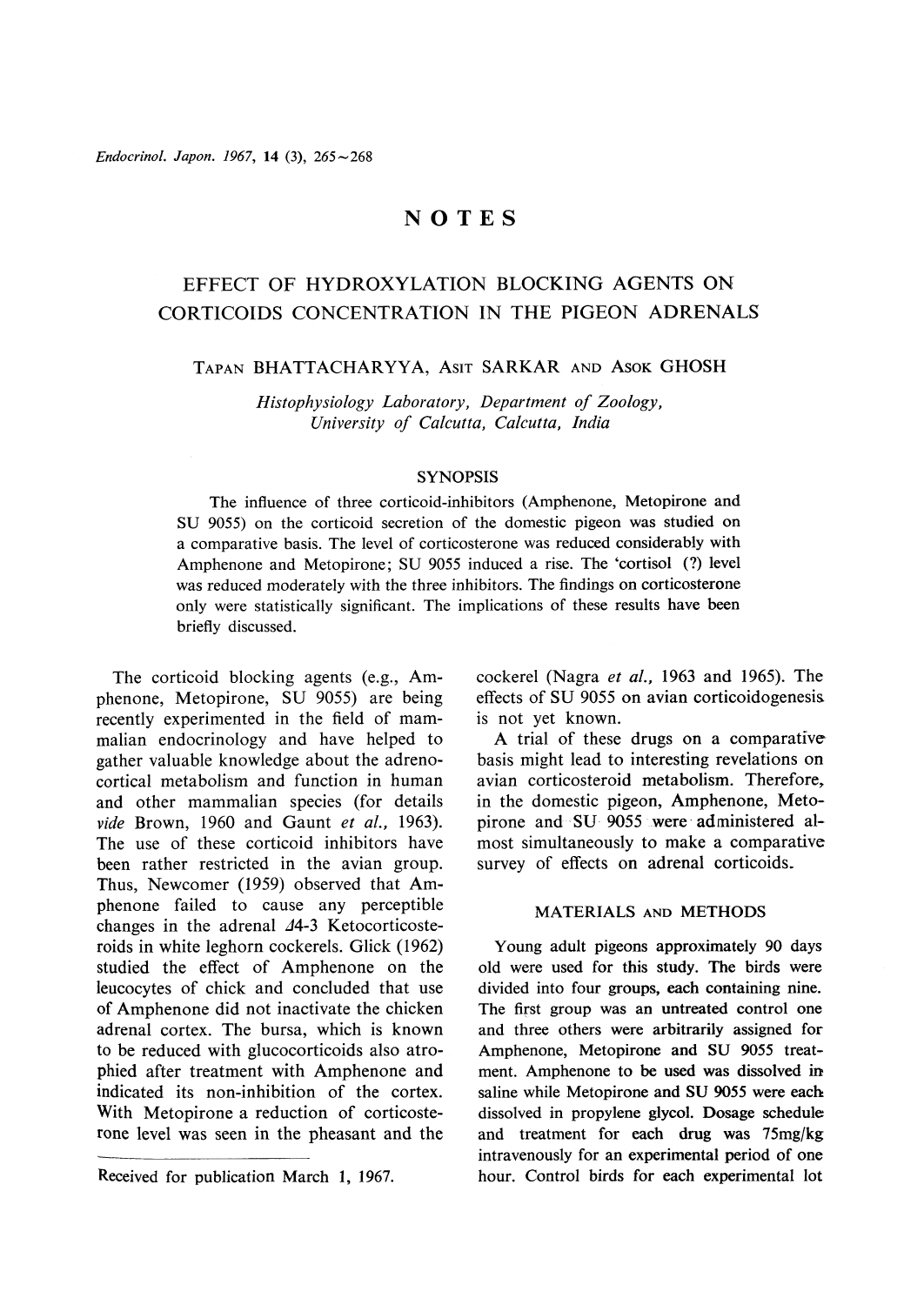were injected with the same amount of vehicle without the respective drug. These birds were also divided into three groups containing equal number of birds and were autopsied almost simultaneously with the experimental animals.

Adrenals from autopsied birds of each group were homogenised in saline medium and were extracted with acetone and petroleum ether for proteins and fats respectively. Subsequently, the dried samples were dissolved with ethyl acetate and were extracted with 0.2N sodium carbonate for the separation of pigments. The dried ethyl acetate extract was subsequently washed with methanol: chloroform mixture  $(1:1)$  and transferred into a test tube. The solvent was evaporated in a nitrogen atmosphere in a  $40^{\circ}$ C water bath. The residue was again dissolved in methanol: chloroform mixture  $(1:1)$  adding 6 drops at a time and applied on chromatographic paper.

The residue was transferred quantitatively to the starting line of the chromatography paper prepared in methanol. The chromatograms were developed at room temperature in dark following equilibriation for 18 hrs. with extract, standard and blank lanes in parallel. For each chromatogram, the reference standards used were authentic corticosterone and cortisol. The extract was chromatographed in the toluene: propylene glycol system (TPGd) (vide Zaffaroni et al.,1950) on filter paper (Schleicher and Schnell No. 2043-A). The steroids were detected after color development of the corresponding spots of reference standards with Blue Tetrazolium (BT) reaction (Nowaczynski et al., 1955). Corticosterone and cortisol were separated by the use of Isatin dye, Each absorbing area of the chromatogram was cut off and elution done by dripped overrunning of excised paper-strips with 30ml of methanol. Blank and sample lanes of equal size from corresponding areas were eluted simultaneously. The elutes were evaporated under vacuo at 55°C and dried residue was transferred after dissolving in chloroform: methanol mixture  $(1:1)$ ; the solutions were then dried at  $40^{\circ}$ C water bath in a nitrogen atmosphere.

The eluted and dried steroids were dissolved in ethyl alcohol and to characterize further, color

reaction was done with BT and NAOH solution according to the procedure of Recknagel and Litteria (1956). Quantitative measurement of the colored solutions was done in a Beckman spectrophotometer at  $525m\mu$ . The optical density readings were compared to a concentration curve similarly corrected for authentic corticosterone and cortisol.

### RESULTS

Amphenone and other two compounds on their administration, produced anaesthetic and hypnotic effect on the pigeons to a varying degree. Anaesthetic effects were most pronounced with Amphenone and Metopirone. Birds became drowsy, lost their balance and sometimes lay prostrate. Most notable reactions were induced by Amphenone and SU 9055. The latter even proved toxic and lethal for two experimental birds. At autopsy, the spleen of some experimental birds (Amphenone and SU 4885 groups) was found highly enlarged. Statistically significant alterations in average relative adrenal weight occurred among birds with all three drugs (vide Table 1). Histological signs of

Table 1. Adrenal weights after stimulation with corticoid inhibitors

| Treatment      |        | Adr. $wt$ .:<br>Bd. wt.<br>(Mean) | $\%$ Change |  |
|----------------|--------|-----------------------------------|-------------|--|
| Control        | $(9)*$ | $5.06 + 1.90**$                   |             |  |
| Amphenone (9)  |        | $6.70 + 1.74$                     | $+32.4$     |  |
| Metopirone (9) |        | $6.88 + 4.24$                     | $+36.0$     |  |
| SU 9055        | (9)    | $6.78 + 2.50$                     | $+34.0$     |  |

\*Number in parenthesis indicates the total number of pigeons used.

\*\* Standard error of the Mean.

stimulation were evident in interrenal cells following all three inhibitors. The cortex was moderately hypertrophied with Amphenone; Metopirone and SU 9055 caused extravassation, multiplication of cortical nuclei and lumina formation in the gland.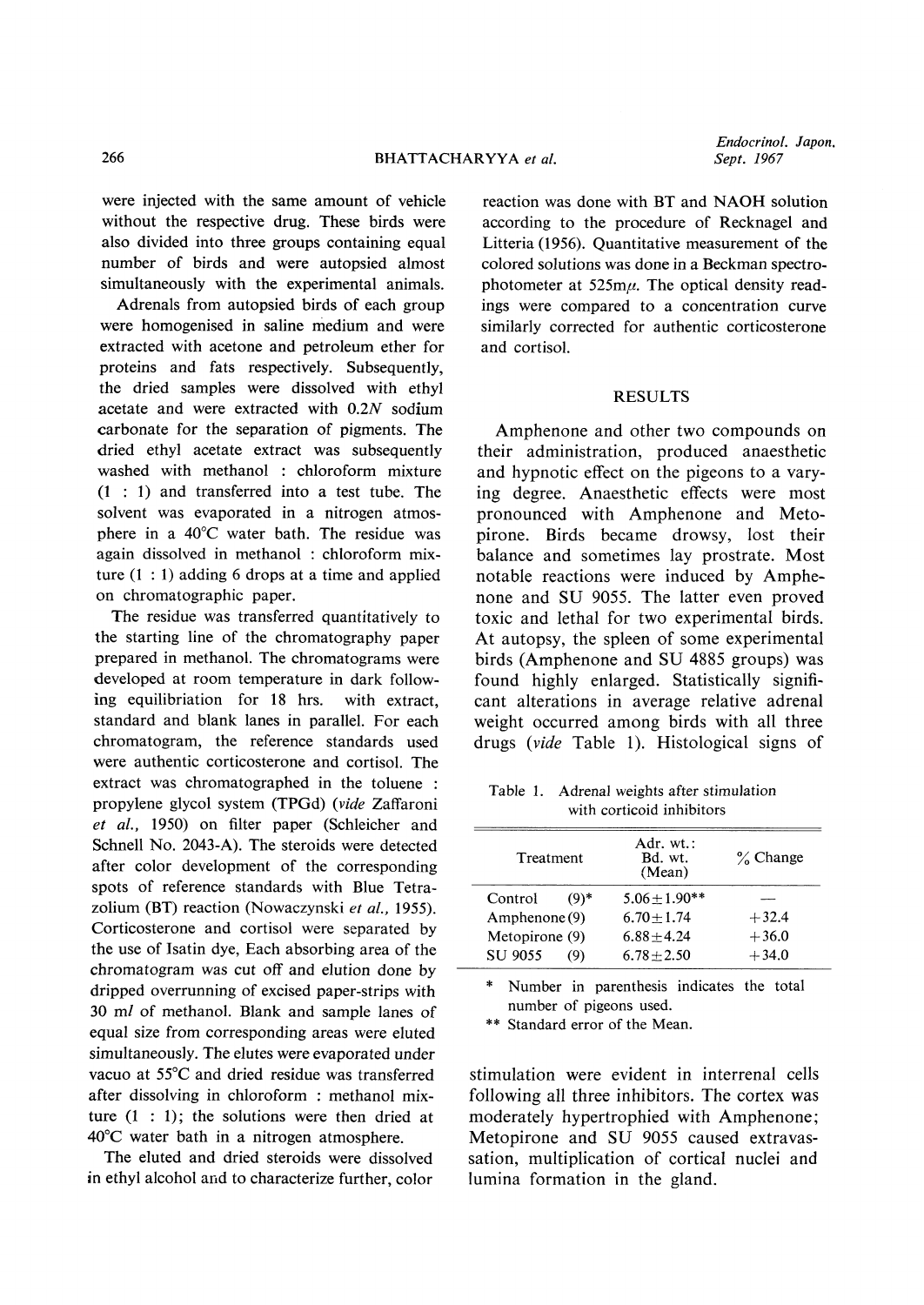| Group          |         | Corticosterone<br>$\mu$ g/100mg of Adr. | $\%$ change | Cortisol (?)<br>$\mu$ g/100mg of Adr. | $\%$ change |
|----------------|---------|-----------------------------------------|-------------|---------------------------------------|-------------|
| Control        | $(9)$ * | $1.090 + 05**$                          |             | $0.071 + .02$                         |             |
| Amphenone (9)  |         | $0.700 + .03$                           | $-35$       | $0.050 + .01$                         | $-29$       |
| Metopirone (9) |         | $0.700 \pm .04$                         | $-35$       | $0.048 + .01$                         | $-32$       |
| <b>SU 9055</b> | (9)     | $1.200 + .06$                           | $+10$       | $0.063 + .01$                         | $-11$       |

Table 2. Effect of corticoid-inhibitors on adrenal corticosteroids in pigeons

\*Number in parenthesis indicates the total number of pigeons used .

\*\* Standard error of the Mean.

### Estimation of corticoids

Following a single injection of 75mg/kg of SU 4885 (Metopirone) given intravenously, the corticosterone level in the adrenal fell to  $35\%$  of the control value of untreated pigeons as shown in Table 2. Amphenone also caused a suppression in the amount of corticosterone from control level which was quantitatively similar to that obtained with Metopirone. With SU 9055 administration, corticosterone rose as  $10\%$  of the control value. All these results were statistically significant  $(P < .05)$ .

The effect of inhibitors on adrenal 'cortisol' (?) level is also shown in the Table 2. The finding of'cortisol'as an avian corticosteroid component has been held as dubious. While earlier workers (Chester Jones et al., 1959; Uristch and Deutsch, 1960) reported the presence of small amounts of cortisol in adrenal venous blood, others have not been able to confirm it (Nagra et al., 1960). In his earlier study, de Roos (1960) reported minute quantities of cortisol in chicken adrenal in vitro, but in his later findings (de Roos, 1961) described it as an unknown compound 'X' which gives certain chromatographic behaviour as authentic cortisol. In the present investigation, a fraction was obtained from the pigeon adrenal which gave some chromatographic characters of authentic cortisol. However, we have used a different solvent system than that used by de Roos (1961). Moreover, he used TPTZ for identification, while we used BT reaction. In this preliminary study, it was not possible to further characterise the exact corticoidal nature of this 'unknown compound'. This fraction, however, showed certain characteristic results with the inhibitory drugs for corticoidogenesis. Compared to normal control values, a reduction was noted in the adrenal content of this fraction with Amphenone, Metopirone and SU 9055. The extent of reduction was  $29\%,$  $32\%$  and  $11\%$  respectively for the three compounds. None of these results yielded statistical significance.

#### DISCUSSION

The chromatographic findings indicate that Amphenone and Metopirone had inhibitory effects on corticosterone secretion in the pigeon. Metopirone induced corticosterone inhibition has been reported also in other species of birds, i.e., the pheasant and the cockerel (Nagra et al., 1963 and 1965). The findings on these ayian species lead to the assumption that probably the mode of inhibition of Metopirone is much similar in birds as in mammals, i.e., by blocking  $11\beta$ -hydroxylase system of corticoidogenesis (Jenkins et al., 1959; Chart et al., 1962) as already proposed by Nagra et al. (1965).

SU 9055, which has been shown to inhibit  $17$ - $\alpha$ -hydroxylase system (Chart *et al.*, 1958) and 1962), was found to reduce cortisol formation only in mammals with a corresponding rise in corticosterone level (Jenkins et al., 1959). In the pigeon, quite strikingly, a 10% increase in corticosterone value was noticed with SU 9055. Though this end result is similar to that in mammals in having no blockage, but rather an increase in corticosterone titre, nevertheless, the mode of action